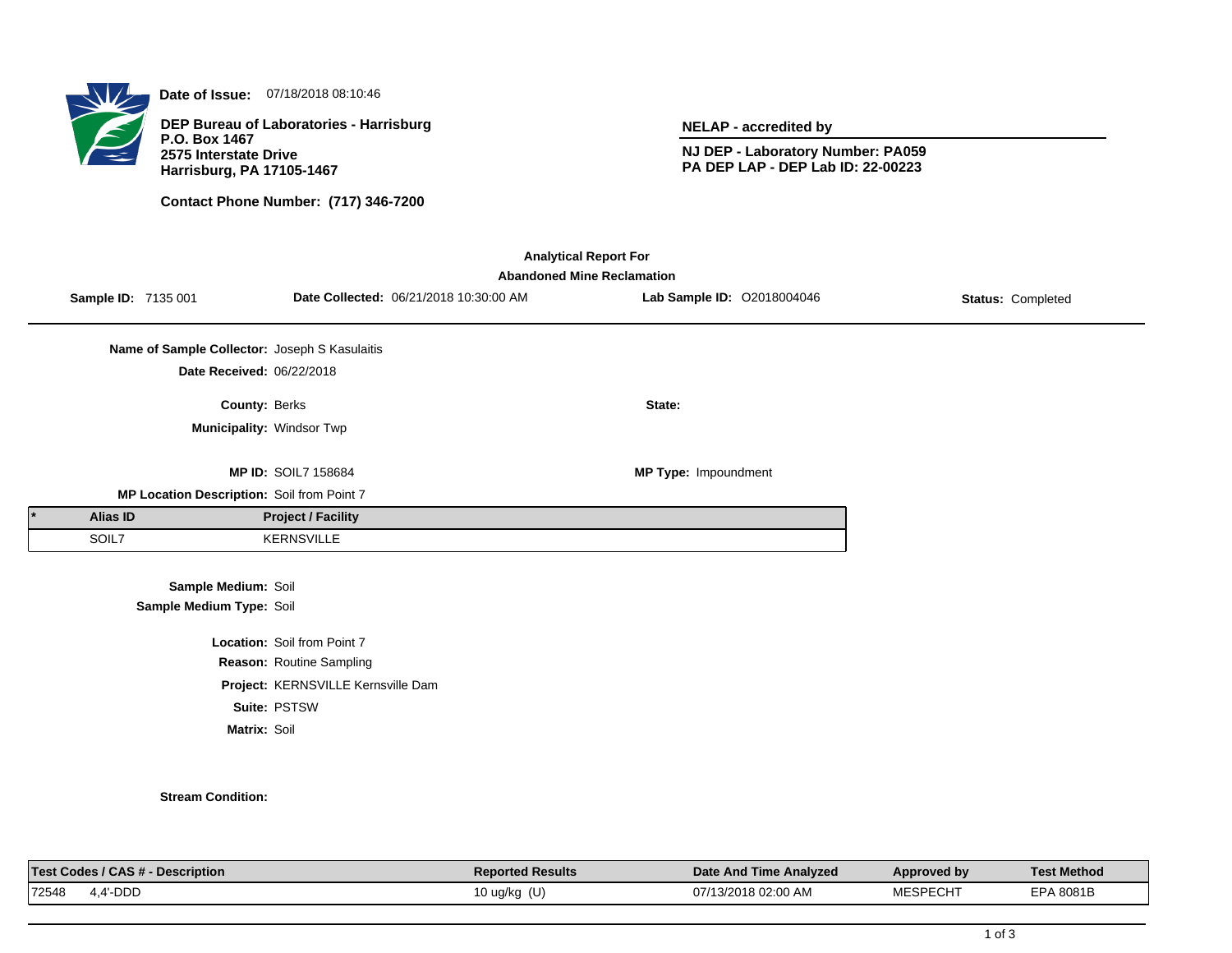## **Analytical Report For Abandoned Mine Reclamation**

| Sample ID: 7135 001                     | Date Collected: 06/21/2018 10:30:00 AM | Lab Sample ID: 02018004046 |                    | Status: Completed  |
|-----------------------------------------|----------------------------------------|----------------------------|--------------------|--------------------|
| <b>Test Codes / CAS # - Description</b> | <b>Reported Results</b>                | Date And Time Analyzed     | <b>Approved by</b> | <b>Test Method</b> |
| 72559<br>$4,4'$ -DDE                    | 10 ug/kg (U)                           | 07/13/2018 02:00 AM        | <b>MESPECHT</b>    | EPA 8081B          |
| 50293<br>$4.4'$ -DDT                    | 10 ug/kg (U)                           | 07/13/2018 02:00 AM        | <b>MESPECHT</b>    | EPA 8081B          |
| 15972608 Alachlor                       | 10 ug/kg (U)                           | 07/13/2018 02:00 AM        | <b>MESPECHT</b>    | EPA 8081B          |
| 309002<br>Aldrin                        | 10 ug/kg (U)                           | 07/13/2018 02:00 AM        | <b>MESPECHT</b>    | EPA 8081B          |
| 319846<br>alpha-BHC                     | 10 ug/kg (U)                           | 07/13/2018 02:00 AM        | <b>MESPECHT</b>    | <b>EPA 8081B</b>   |
| 5103719<br>alpha-Chlordane              | 10 ug/kg (U)                           | 07/13/2018 02:00 AM        | <b>MESPECHT</b>    | EPA 8081B          |
| 319857<br>beta-BHC                      | 10 ug/kg (U)                           | 07/13/2018 02:00 AM        | <b>MESPECHT</b>    | <b>EPA 8081B</b>   |
| 2675776<br>Chlorneb                     | 10 ug/kg (U)                           | 07/13/2018 02:00 AM        | <b>MESPECHT</b>    | EPA 8081B          |
| Chlorobenzilate<br>510156               | 10 ug/kg (U)                           | 07/13/2018 02:00 AM        | <b>MESPECHT</b>    | <b>EPA 8081B</b>   |
| 1897456<br>Chlorothalonil               | 10 ug/kg (U)                           | 07/13/2018 02:00 AM        | <b>MESPECHT</b>    | EPA 8081B          |
| 54774457<br>cis-Permethrin              | 10 ug/kg (U)                           | 07/13/2018 02:00 AM        | <b>MESPECHT</b>    | <b>EPA 8081B</b>   |
| 21725462<br>Cyanazine                   | 10 ug/kg (U)                           | 07/13/2018 02:00 AM        | <b>MESPECHT</b>    | EPA 8081B          |
| 1861321<br><b>DCPA</b>                  | 10 ug/kg (U)                           | 07/13/2018 02:00 AM        | <b>MESPECHT</b>    | EPA 8081B          |
| delta-BHC<br>319868                     | 10 ug/kg (U)                           | 07/13/2018 02:00 AM        | <b>MESPECHT</b>    | EPA 8081B          |
| 60571<br>Dieldrin                       | 10 ug/kg (U)                           | 07/13/2018 02:00 AM        | <b>MESPECHT</b>    | <b>EPA 8081B</b>   |
| 2921882<br>Dursban                      | 10 ug/kg (U)                           | 07/13/2018 02:00 AM        | <b>MESPECHT</b>    | EPA 8081B          |
| 959988<br>Endosulfan I                  | 10 ug/kg (U)                           | 07/13/2018 02:00 AM        | <b>MESPECHT</b>    | <b>EPA 8081B</b>   |
| 33213659<br>Endosulfan II               | 10 ug/kg (U)                           | 07/13/2018 02:00 AM        | <b>MESPECHT</b>    | EPA 8081B          |
| 1031078<br><b>Endosulfan Sulfate</b>    | 10 ug/kg (U)                           | 07/13/2018 02:00 AM        | <b>MESPECHT</b>    | <b>EPA 8081B</b>   |
| 72208<br>Endrin                         | 10 ug/kg (U)                           | 07/13/2018 02:00 AM        | <b>MESPECHT</b>    | EPA 8081B          |
| 7421934<br>Endrin Aldehyde              | 10 ug/kg (U)                           | 07/13/2018 02:00 AM        | <b>MESPECHT</b>    | <b>EPA 8081B</b>   |
| 53494705<br><b>Endrin Ketone</b>        | 10 ug/kg (U)                           | 07/13/2018 02:00 AM        | <b>MESPECHT</b>    | EPA 8081B          |
| 2593159<br>Etridiazole                  | 10 ug/kg (U)                           | 07/13/2018 02:00 AM        | <b>MESPECHT</b>    | EPA 8081B          |
| EXTRACTED DATE                          | 06262018 Day                           | 07/13/2018 02:00 AM        | <b>MESPECHT</b>    | EPA 8081B          |
| 5103742<br>gamma-Chlordane              | 10 ug/kg (U)                           | 07/13/2018 02:00 AM        | <b>MESPECHT</b>    | <b>EPA 8081B</b>   |
| 76448<br>Heptachlor                     | 10 ug/kg (U)                           | 07/13/2018 02:00 AM        | <b>MESPECHT</b>    | EPA 8081B          |
| 1024573<br><b>Heptachlor Epoxide</b>    | 10 ug/kg (U)                           | 07/13/2018 02:00 AM        | <b>MESPECHT</b>    | EPA 8081B          |
| 118741<br>Hexachlorobenzene             | 10 ug/kg (U)                           | 07/13/2018 02:00 AM        | <b>MESPECHT</b>    | EPA 8081B          |
| 77474<br>Hexachlorocyclopentadiene      | 10 ug/kg (U)                           | 07/13/2018 02:00 AM        | <b>MESPECHT</b>    | <b>EPA 8081B</b>   |
| 58899<br>Lindane                        | 10 ug/kg (U)                           | 07/13/2018 02:00 AM        | <b>MESPECHT</b>    | EPA 8081B          |
| Methoxychlor<br>72435                   | 10 ug/kg (U)                           | 07/13/2018 02:00 AM        | <b>MESPECHT</b>    | <b>EPA 8081B</b>   |
| 51218452 Metolachlor                    | 10 ug/kg (U)                           | 07/13/2018 02:00 AM        | <b>MESPECHT</b>    | EPA 8081B          |
| 21087649<br>Metribuzin                  | 10 ug/kg (U)                           | 07/13/2018 02:00 AM        | <b>MESPECHT</b>    | EPA 8081B          |
| 1918167<br>Propachlor                   | 10 ug/kg (U)                           | 07/13/2018 02:00 AM        | <b>MESPECHT</b>    | EPA 8081B          |
| 51877748<br>trans-Permethrin            | 10 ug/kg (U)                           | 07/13/2018 02:00 AM        | <b>MESPECHT</b>    | EPA 8081B          |
| Trifluralin<br>1582098                  | 10 ug/kg (U)                           | 07/13/2018 02:00 AM        | <b>MESPECHT</b>    | EPA 8081B          |